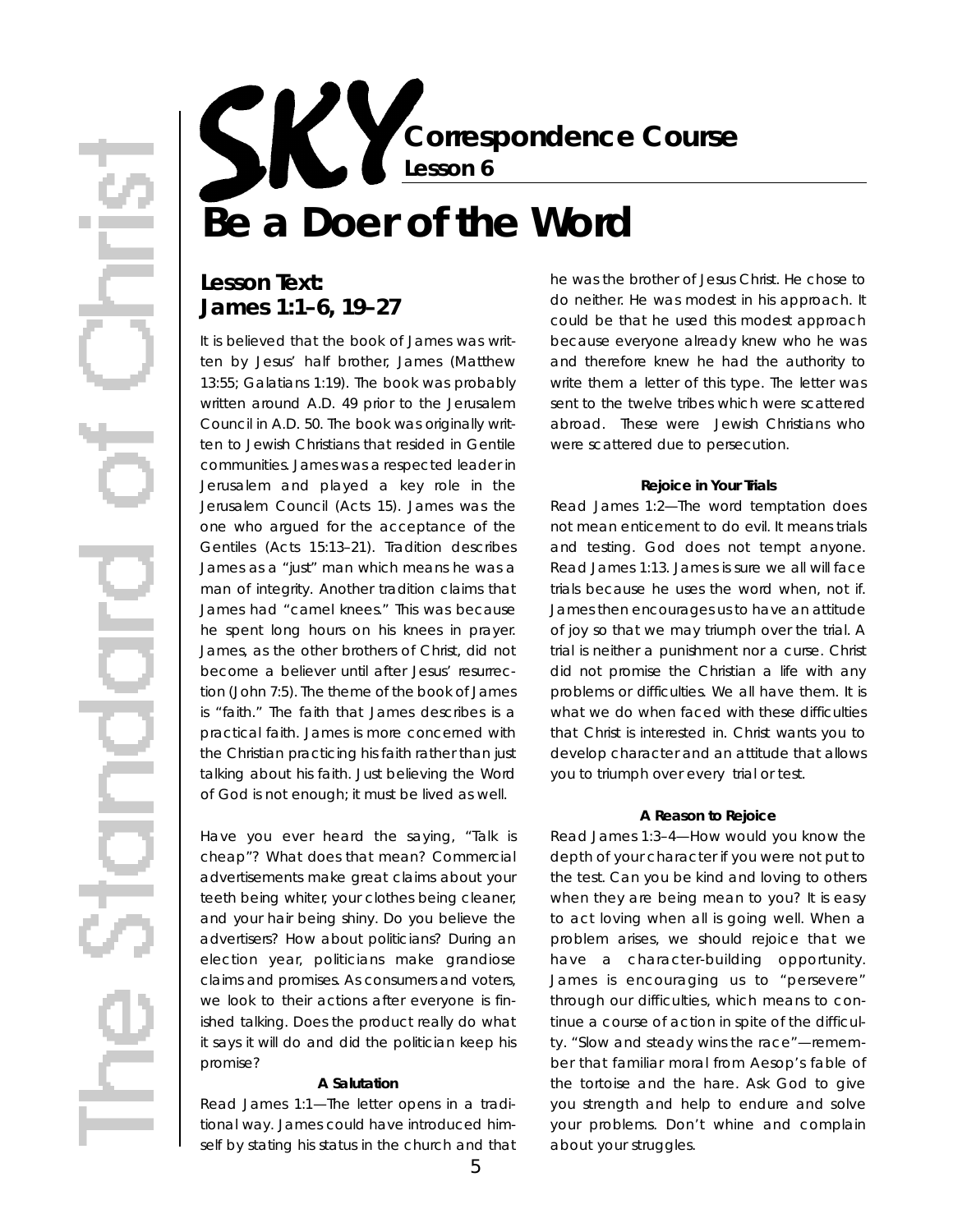#### **Ask God for Wisdom**

*Read James 1:5—*The natural thing to do, in any trial, is to complain about it. It could be that the wisdom James is talking about is the kind that finds joy in trials. When faced with a problem, ask for God's wisdom to see the lesson that is in the trial. Ask to be shown how to respond to the trial, and understand that many times it is our sinning that brings us the test to begin with. The wisdom to cope with a trial is a gift from God. He will give it freely and without upbraiding or scolding, for past sins.

#### **Ask in Faith**

*Read James 1:6*—There is a condition to receiving this wisdom. You cannot waver, and you must have faith. You cannot one minute be full of hope and the next wallow in despair. If you ask for wisdom, trust that God will give it. Do not vacillate between worldly values and what God commands. Read Hebrews 11:6.

#### **A Christian Should Listen**

*Read James 1:19,20—*Do you listen when others talk? James is exhorting you to put value in what others say. Don't jump to conclusions quickly. Pay attention to what is being said. Proverbs 13:3 says, "He that keepeth his mouth keepeth his life: but he that openeth wide his lips shall have destruction." Surely you have heard the saying, "There are always two sides to every story." Becoming angry because someone hurt your feelings, or because you did not win an argument, is misplaced anger. This sort of anger is wrong because it is selfish and harmful. There are times when anger is OK. When Jesus was angry, He handled the situation by solving a problem. Rather than being angry for the sake of being angry, find a constructive solution to the problem. Do not attack others verbally or physically.

*Read James 1:21—*Lay aside the things that make you unclean. Lay aside the attitudes and actions that keep you from listening. Not only get rid of all that is wrong in your life, but be willing to receive God's truth. Remove it from the outside as well as from the inside. Be glad for the salvation message you have received. Hold on to that message and make it a part of your life. Paul said it best: "From a child thou hast known the Holy Scriptures, which are able to make thee wise unto salvation through faith which is in Christ Jesus."

#### **A Christian Should Be a Doer**

*Read James 1:22—*Just attending Sabbath school and

church is not enough. We are to put into practice what we hear. By doing this, we are actively obeying God. Have your behaviors and attitudes changed because of what you learn in church? Don't allow yourself to think that going to church each Sabbath is enough. You must be a doer every day of your life

*Read James 1:23,24*—When you get up in the morning and look into the mirror, what do you see? Your hair is a mess, your teeth need brushing, and your face needs to be washed. The mirror shows exactly what you look like. If you leave the mirror without cleaning up and forget what you look like and believe that your hair is combed, teeth brushed, and face washed, you've done nothing but deceive yourself. The point is, if all you do is listen and not act, you are like a man who looks at his face in a mirror and then forgets what he sees.

*Read James 1:25*—God's perfect law provides freedom, not restraint. Just as you look into a mirror to see your face, we are to take a good close look at God's Word. If we do what God commands, He will bless us.

*Read James 1:26—*Being a true Christian does not merely mean we keep religious observances. Christian faith is shown in our character. It is the little things we say; it is what we do to help and show concern for those in need, and keeping clear from sin. Words said without thought are revealing. Words can hurt, and while you can apologize for such words, they do tend to linger on. Don't create problems or bring hurt upon others with thoughtless, uncaring, casual words.

#### **Pure Religion**

*Read James 1:27—*What is "pure religion"? It is to "visit the fatherless and widows." Our religion is defined by how we apply what we believe in practical situations. When we give with no thought of receiving, we show what true service is. To keep ourselves "unspotted from the world" while we give means to commit ourselves to Christ's ethical and moral system, not the world's. The world's value system is power, money, and pleasure. Christ's value system is giving and serving.

A verse worthy to remember: **"But be doers of the word, and not hearers only, deceiving yourselves"** (James 1:22)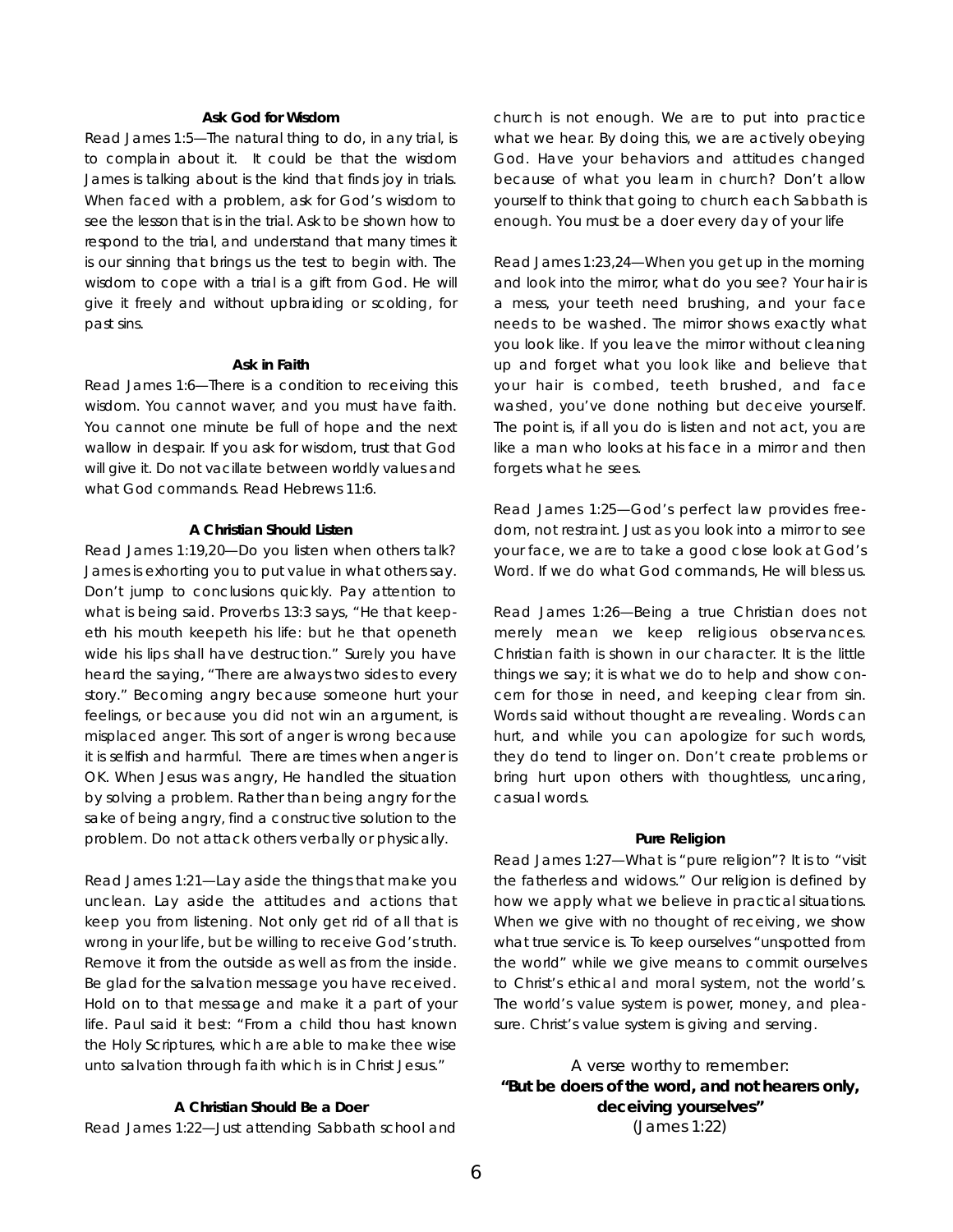

## **Questions and Answers**

- 1. The Christians spoken to in this letter were scattered because…
	- A. they were loved.
	- B. they were persecuted.
	- C. they wanted to take control of more land and spread the gospel.
- 2. The author of the book of James was related to
	- A. Paul.
	- B. John the Baptist.
	- C. Jesus Christ.
- 3. The theme of the book of James is
	- A. faith.
	- B. love.
	- C. pure religion.
- 4. True or False—All your problems are solved when you become a Christian. \_\_\_\_\_
- 5. True or False—Jesus promised you an easy life when you become a Christian. \_\_\_\_\_\_\_
- 6. In James 2:1 the use of the word "temptation" means
	- A. to entice.
	- B. to repel.
	- C. trial and testing.
- 7. Does God "tempt" you?\_\_\_\_\_\_\_\_\_ Support your answer with the scripture from the book of James.

\_ \_ \_ \_ \_ \_ \_ \_ \_ \_ \_ \_ \_ \_ \_ \_ \_ \_ \_ \_ \_ \_ \_ \_ \_ \_ \_ \_ \_ \_ \_ \_ \_ \_ \_ \_ \_ \_ \_ \_ \_ \_ \_ \_ \_ \_ \_ \_ \_ \_ \_ \_ \_ \_ \_ \_ \_ \_ \_ \_ \_ \_ \_ \_ \_ \_ \_ \_ \_ \_ \_ \_ \_ \_ \_ \_ \_ \_ \_ \_ \_ \_ \_ \_ \_ \_ \_ \_ \_ \_ \_ \_

\_ \_ \_ \_ \_ \_ \_ \_ \_ \_ \_ \_ \_ \_ \_ \_ \_ \_ \_ \_ \_ \_ \_ \_ \_ \_ \_ \_ \_ \_ \_ \_ \_ \_ \_ \_ \_ \_ \_ \_ \_ \_ \_ \_ \_ \_ \_ \_ \_ \_ \_ \_ \_ \_ \_ \_ \_ \_ \_ \_ \_ \_ \_ \_ \_ \_ \_ \_ \_ \_ \_ \_ \_ \_ \_ \_ \_ \_ \_ \_ \_ \_ \_ \_ \_ \_ \_ \_ \_ \_ \_ \_ \_ \_ \_ \_ \_ \_ \_ \_ \_ \_ \_ \_ \_ \_ \_ \_ \_ \_ \_ \_ \_ \_ \_ \_ \_ \_ \_ \_ \_ \_ \_ \_ \_ \_ \_ \_ \_ \_ \_ \_ \_ \_ \_ \_ \_ \_ \_ \_ \_ \_ \_ \_ \_ \_ \_ \_ \_ \_ \_ \_ \_ \_ \_ \_ \_ \_ \_ \_ \_ \_ \_ \_ \_ \_ \_ \_ \_ \_ \_ \_ \_ \_ \_ \_ \_ \_ \_ \_ \_ \_ \_ \_

- 8. Why should you rejoice even in a trial?
- 9. The book of James tells us that trials and testing can bring you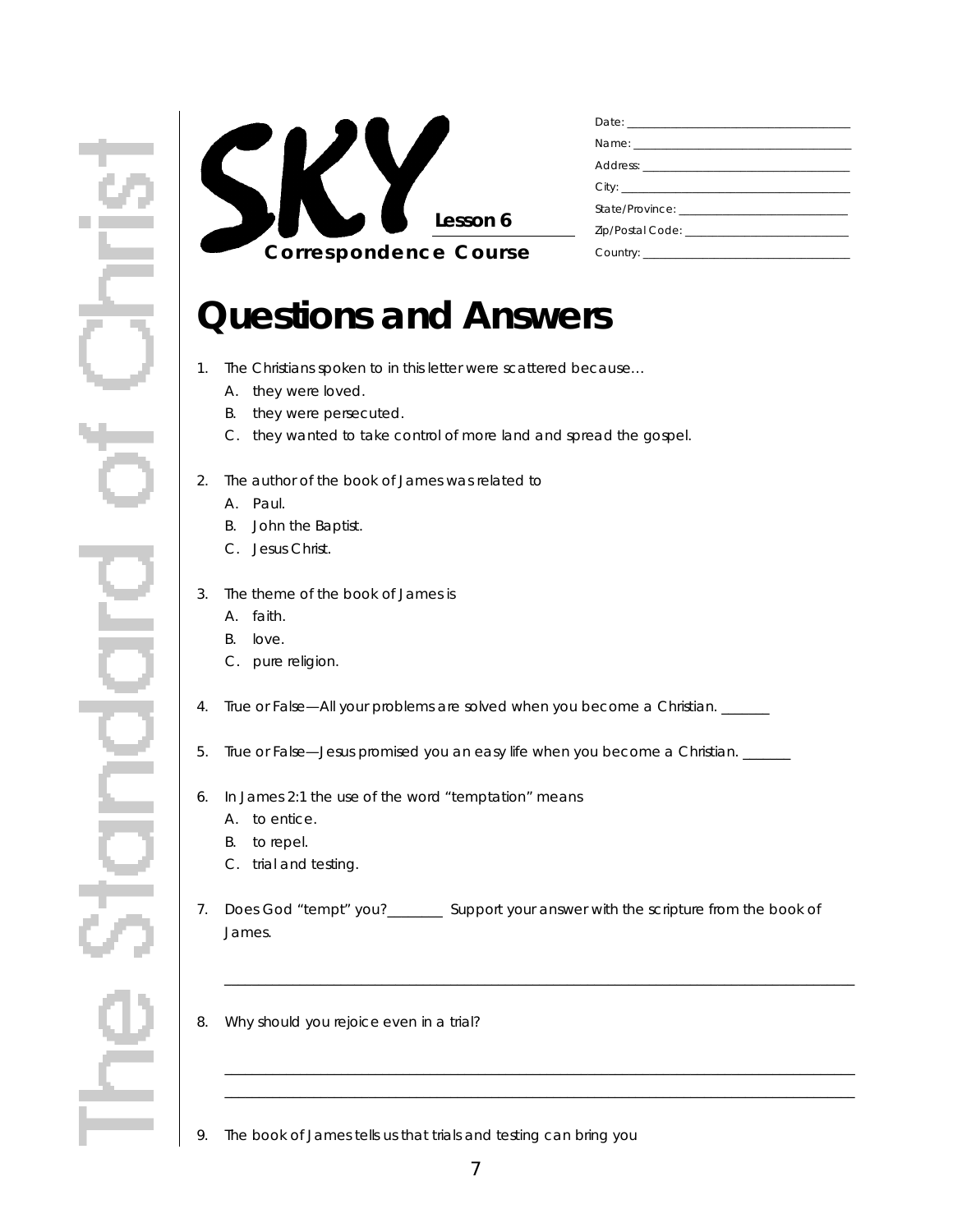- A. a bad attitude.
- B. failure.
- C. patience.
- 10. What can we do when we encounter testing and trial?
	- A. Complain and feel punished.
	- B. Ask God for wisdom and patience.
	- C. Get mad and get even.
- 11. What kind of wisdom is James telling us to ask for?
- 12. List everything in James 1 (from the lesson) that we should do.
- 13. Should a Christian seek persecution? Explain your answer.
- 14. Is James encouraging us to listen more or talk more? \_\_\_\_\_\_\_\_\_ Where in the book of James is the answer? \_\_\_\_\_\_\_\_\_\_\_\_\_\_\_\_ What is a supporting scripture in the Old Testament?\_\_\_\_\_\_\_\_\_\_\_\_\_\_\_
- 15. Is a Christian identified only by his/her actions at church? \_\_\_\_\_\_\_\_\_\_ Why?
- 16. Explain in your own words the meaning of James 1:23.

- 17. Pure religion is...
	- A. bathing before you go to church.
	- B. giving and serving those in need.
	- C. holding on to the world's value system.